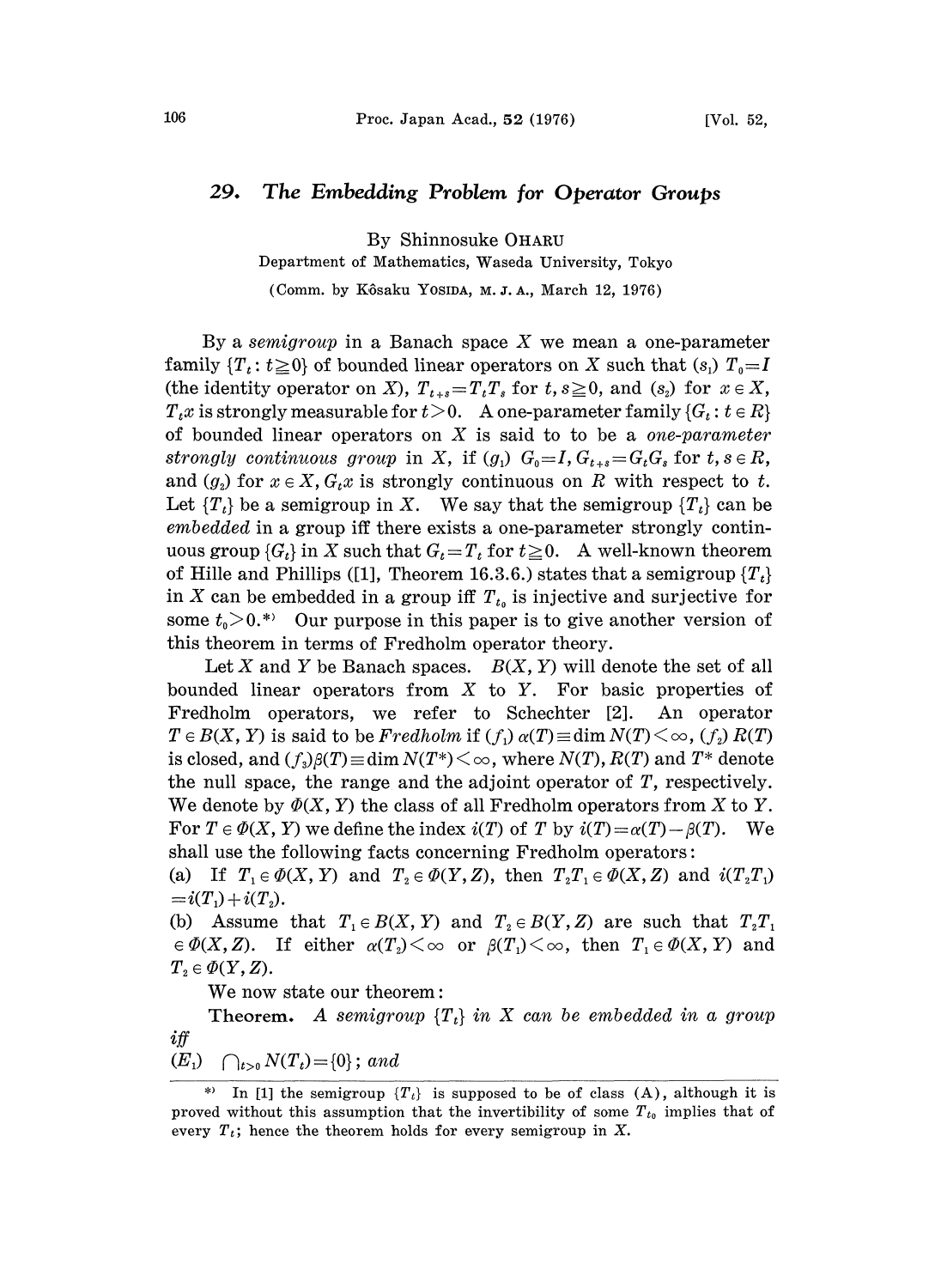$(E_2)$   $T_{t_0} \in \Phi(X, X)$  for some  $t_0 > 0$ .

**Proof.** If  $\{T_t\}$  can be embedded in a group, then each  $T_t$  is invertible, so  $N(T_t) = \{0\}$  and  $T_t \in \Phi(X, X)$  for all  $t>0$ . Conversely, suppose that  $(E_1)$  and  $(E_2)$  hold. Then we shall establish the following facts:

- (i)  $T_t \in \Phi(X, X)$  for all  $t>0$ ;
- (ii)  $i(T_t)=0$  for all  $t>0$ ; and
- (iii)  $\alpha(T_t)=0$  for all  $t>0$ .

Given (i), (ii) and (iii), then  $\alpha(T_t) = \beta(T_t) = 0$ ,  $T_t$  is invertible for all  $t>0$ , and by the theorem of Hille and Phillips mentioned above  $\{T_t\}$  can be embedded in a group.

**Proof of (i).** Let  $t \in (0, t_0)$ . Then  $T_t T_{t_0-t}=T_{t_0-t}T_t=T_{t_0}$  and  $N(T_t)$  $\subset N(T_{t_0})$ . Hence  $\alpha(T_t) \leq \alpha(T_{t_0})<\infty$ , and so  $T_t \in \Phi(X,X)$  (by Fact (b)). Let  $t>t_0$ . Then  $t=mt_0+s$  for some positive integer m and a number  $s \in (0, t_0)$ . Therefore,  $T_t = T_{t_0}^m T_s \in \Phi(X, X)$  (by Fact (a)).

**Proof of (ii).** For every pair of integers m and n with  $0 \le m \le n$ , we have  $i(T_{m/n})=(m/n)i(T_i)$  (by Fact (a)). However, the function  $i(T_t)$ is integer-valued, so  $i(T_1)=0$  and  $i(T_2)=0$  for all rational numbers in  $(0, \infty)$ . On the other hand,  $\alpha(T_t)$  and  $\beta(T_t)$  are both nondecreasing as functions of t. For, if  $0 \lt s \lt t$ , then  $N(T_s) \subset N(T_t)$  and  $N(T_s^*) \subset N(T_t^*)$ by the semigroup property  $(s_1)$ ; hence  $\alpha(T_s) \leq \alpha(T_t)$  and  $\beta(T_s) \leq \beta(T_t)$ . Since  $i(T_t) = \alpha(T_t) - \beta(T_t)$  is integer-valued and of bounded variation on  $[0, 1]$ , there are at most a finite number of jumps in  $[0, 1]$ . Let  $t_1, t_2$ ,  $\ldots$ ,  $t_n$  be the points at which the jumps may occur. Then  $i(T_t)$  is constant on the intervals  $(0, t_1), (t_1, t_2), \cdots, (t_{n-1}, t_n)$  and  $(t_n, 1)$  (where  $(0, t_1)$ ) and  $(t_n, 1)$  are empty sets if  $t_1=0$  and  $t_n=1$ . Now  $i(T_{t_1})=2i(T_{t_1/2})=0$ if  $t_1>0$ , and similarly,  $i(T_t)=0$  for  $j=2, 3, \dots, n$ . Therefore,  $i(T_t)\equiv 0$ on [0, 1], and hence it follows that  $i(T_t)=0$  for all  $t\geq0$ .

**Proof of (iii).** Since  $\alpha(T_t)$  is nondecreasing and is integer-valued, there exists a positive number  $t_1$  such that  $\alpha(T_t)$  is constant on the interval  $(0, t_1)$ . Since  $N(T_t)$  is nondecreasing,  $N(T_t)$  is constant with respect to t in  $(0, t_1)$ . Hence,  $\{0\} = \bigcap_{t>0} N(T_t) = \bigcap_{0 < t < t_1} N(T_t) = N(T_s)$ for  $s \in (0, t_1)$ . This means that  $T_s$  is injective and  $\alpha(T_s)=0$  for  $s \in (0, t_1)$ .<br>Let  $t > 0$ . Then there exist a nonnegative integer m and a number Then there exist a nonnegative integer  $m$  and  $\alpha$  number  $s \in (0, t_1)$  such that  $t=mt_1/2 + s$ . Since  $T_t = T_{t_1/2}^m T_s$ ,  $T_t$  is also injective and  $\alpha(T_t) = 0$ .

**Remarks.** (1) In our theorem we considered two conditions  $(E_1)$ and  $(E_2)$ . However, condition  $(E_1)$  is automatically satisfied for semigroups of basic classes discussed in [1]. Even if  $(E_i)$  is not satisfied, we can pass to a semigroup  $\{\hat{T}_t\}$  in a quotient space in which condition  $(E_1)$  is satisfied. This can be done in the following manner. Let  $\{T_t\}$ be a semigroup in X such that  $N=\bigcap_{t>0} N(T_t) \neq \{0\}$ . Notice that for